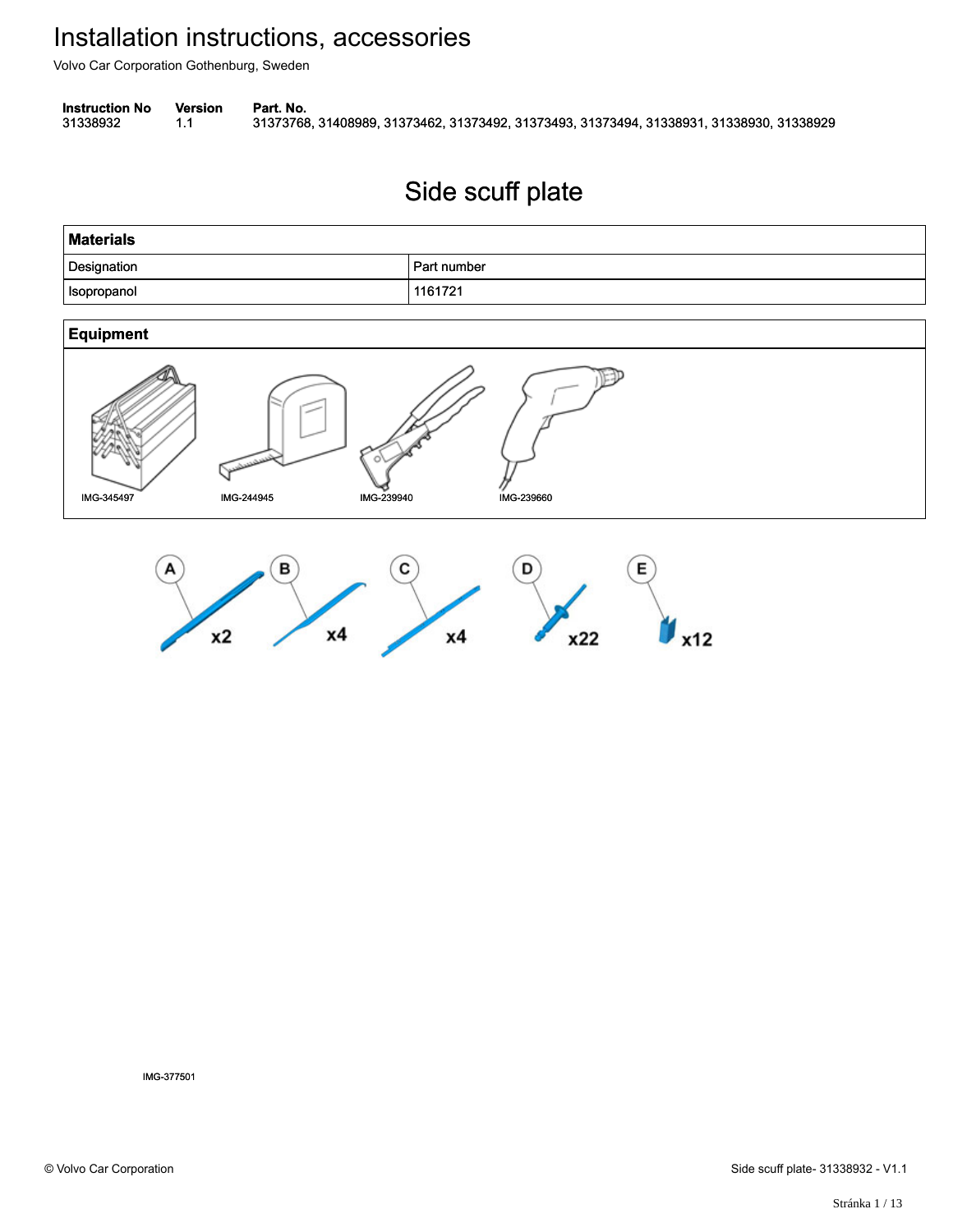|             | Information                                                                                                                                                        |
|-------------|--------------------------------------------------------------------------------------------------------------------------------------------------------------------|
| 1           | Read through all of the instructions before starting installation.                                                                                                 |
|             | Notifications and warning texts are for your safety and to<br>minimise the risk of something breaking during installation.                                         |
|             | Ensure that all tools stated in the instructions are available<br>before starting installation.                                                                    |
|             | Certain steps in the instructions are only presented in the form of<br>images. Explanatory text is also given for more complicated<br>steps.                       |
|             | In the event of any problems with the instructions or the<br>accessory, contact your local Volvo dealer.                                                           |
|             | <b>Conditions</b>                                                                                                                                                  |
| 2           | When installing, the car must retain a temperature of 20 degrees<br>C.                                                                                             |
|             | After installation, the car must not be washed for 48 hours                                                                                                        |
|             | After installation, the car must not be driven for 2 hours                                                                                                         |
|             | <b>Color symbols</b>                                                                                                                                               |
| 3<br>5<br>3 | Note!<br>This colour chart displays (in colour print and electronic<br>version) the importance of the different colours used in the<br>images of the method steps. |
|             | 1. Used for focused component, the component with<br>which you will do something.                                                                                  |
| 6           | 2. Used as extra colors when you need to show or<br>differentiate additional parts.                                                                                |
|             | 3. Used for attachments that are to be removed/installed.<br>May be screws, clips, connectors, etc.                                                                |
|             | 4. Used when the component is not fully removed from<br>the vehicle but only hung to the side.                                                                     |
|             | 5. Used for standard tools and special tools.                                                                                                                      |
|             | 6. Used as background color for vehicle components.                                                                                                                |
| IMG-363036  |                                                                                                                                                                    |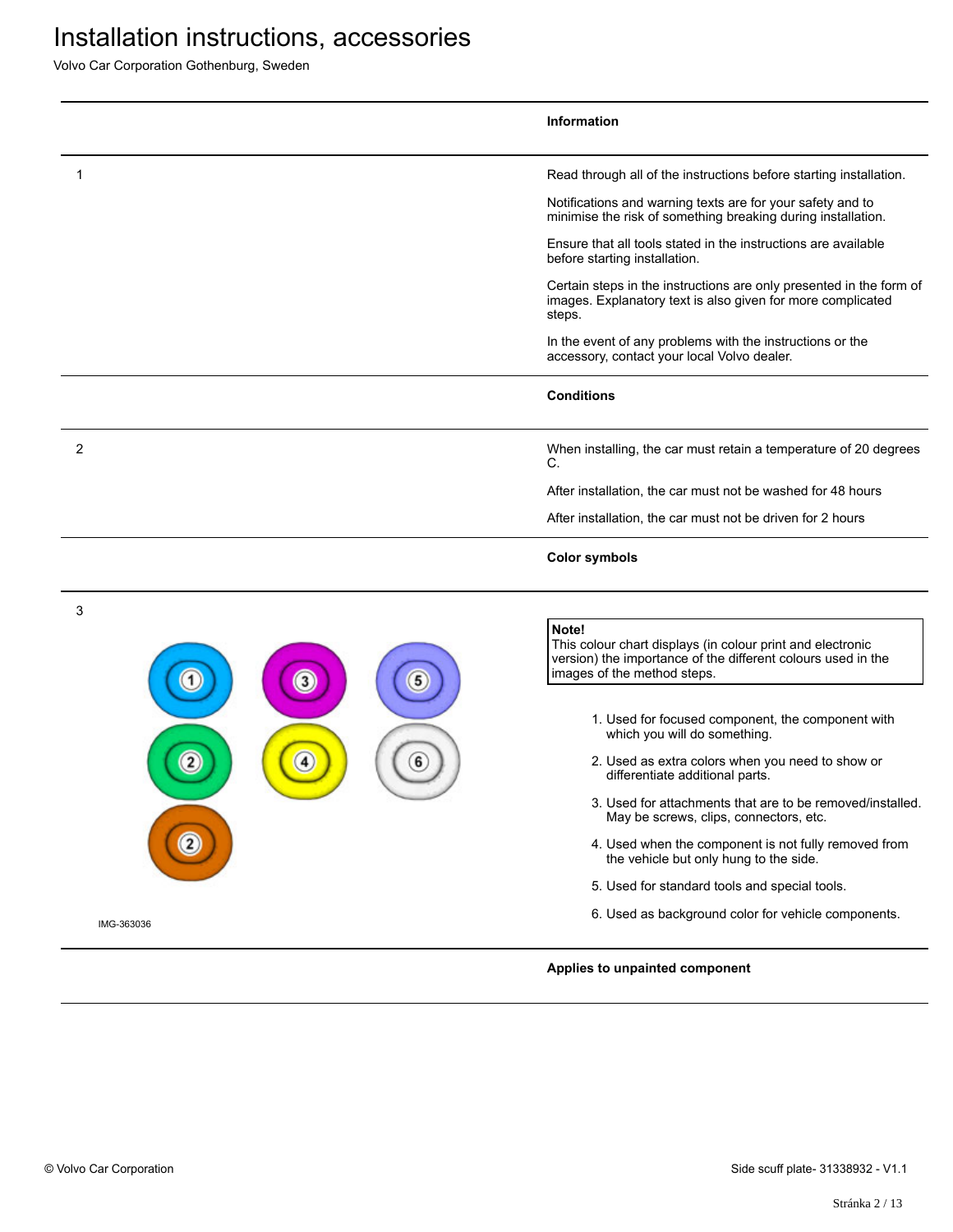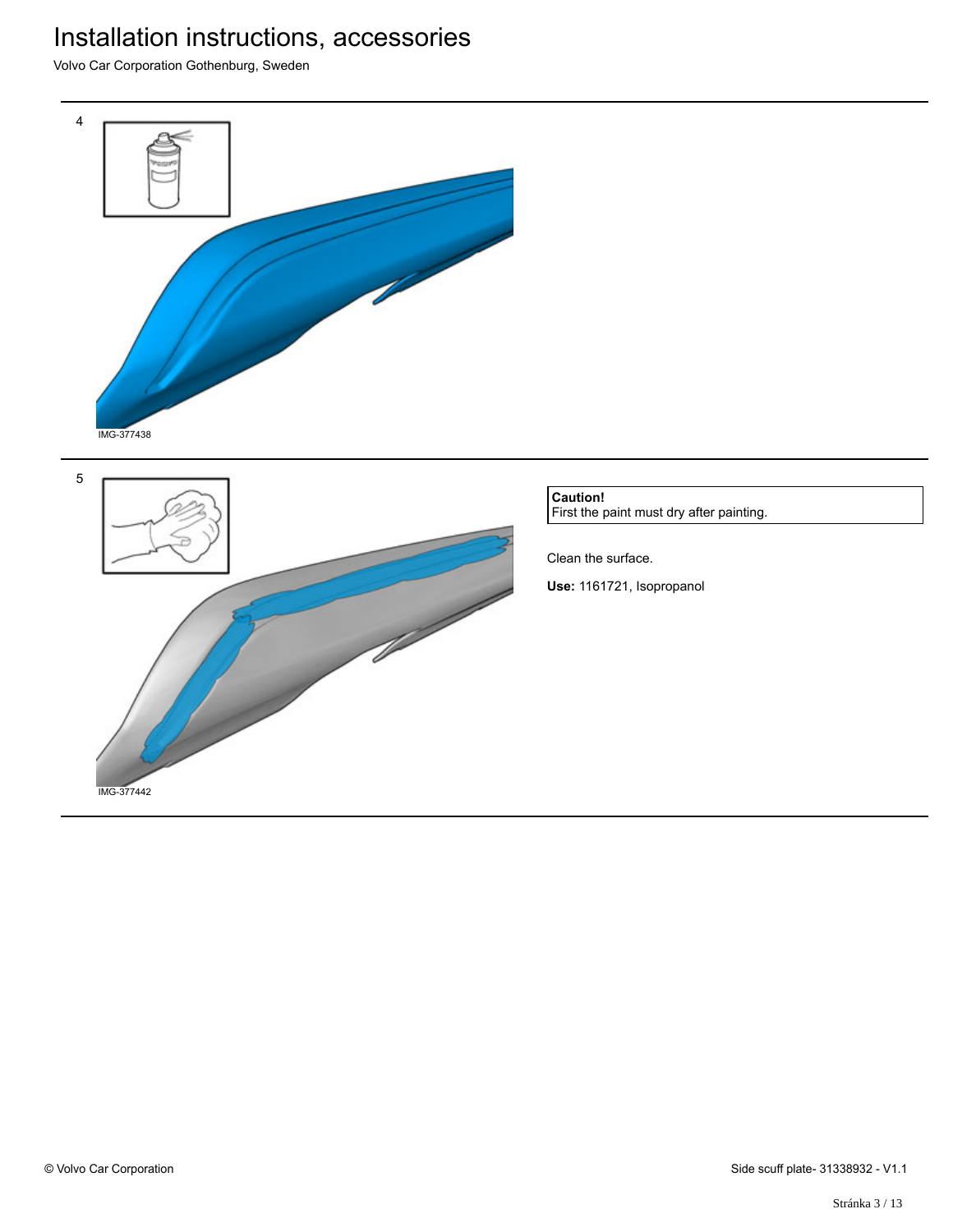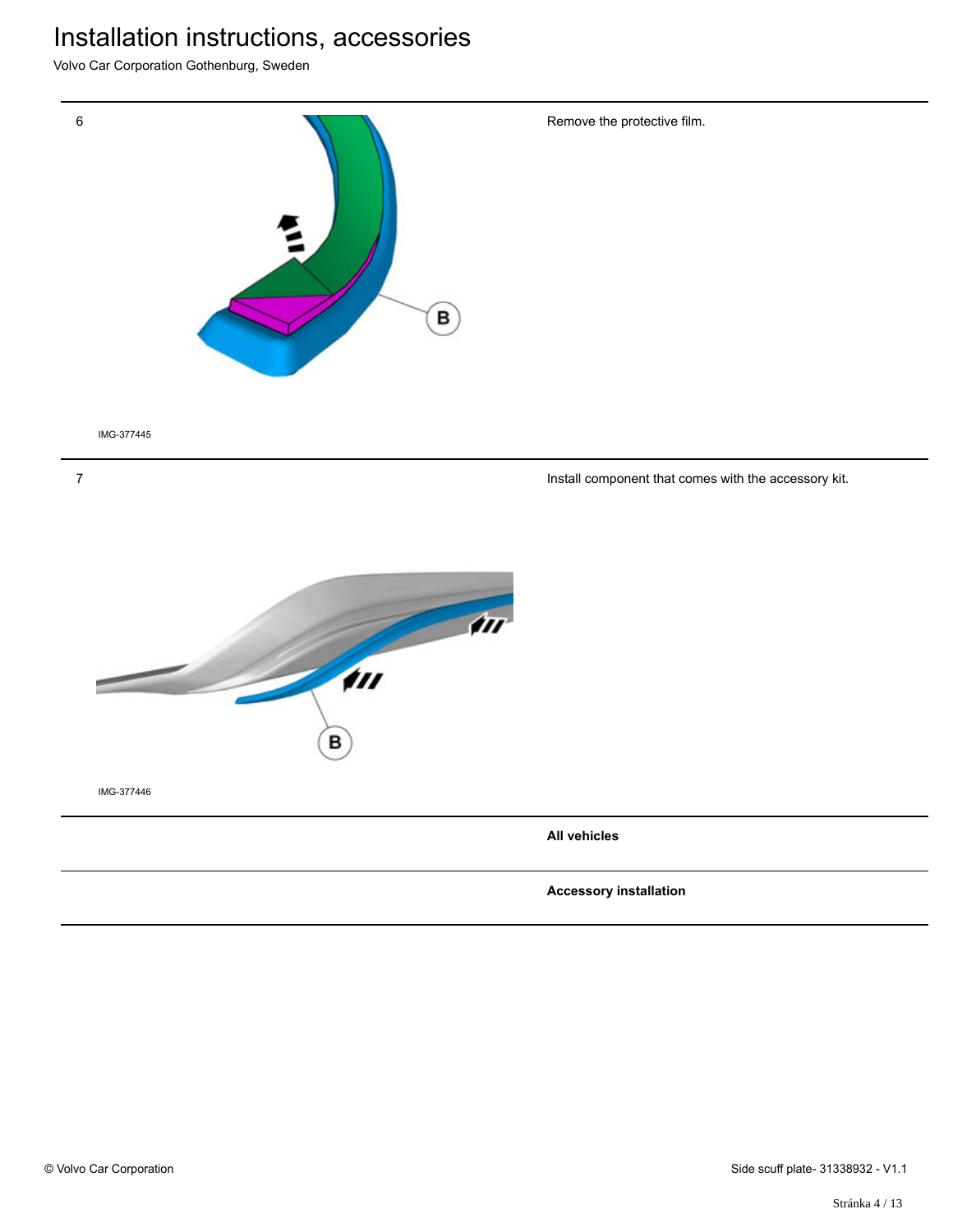Volvo Car Corporation Gothenburg, Sweden



Clean the surface.

9

Remove the protective film.

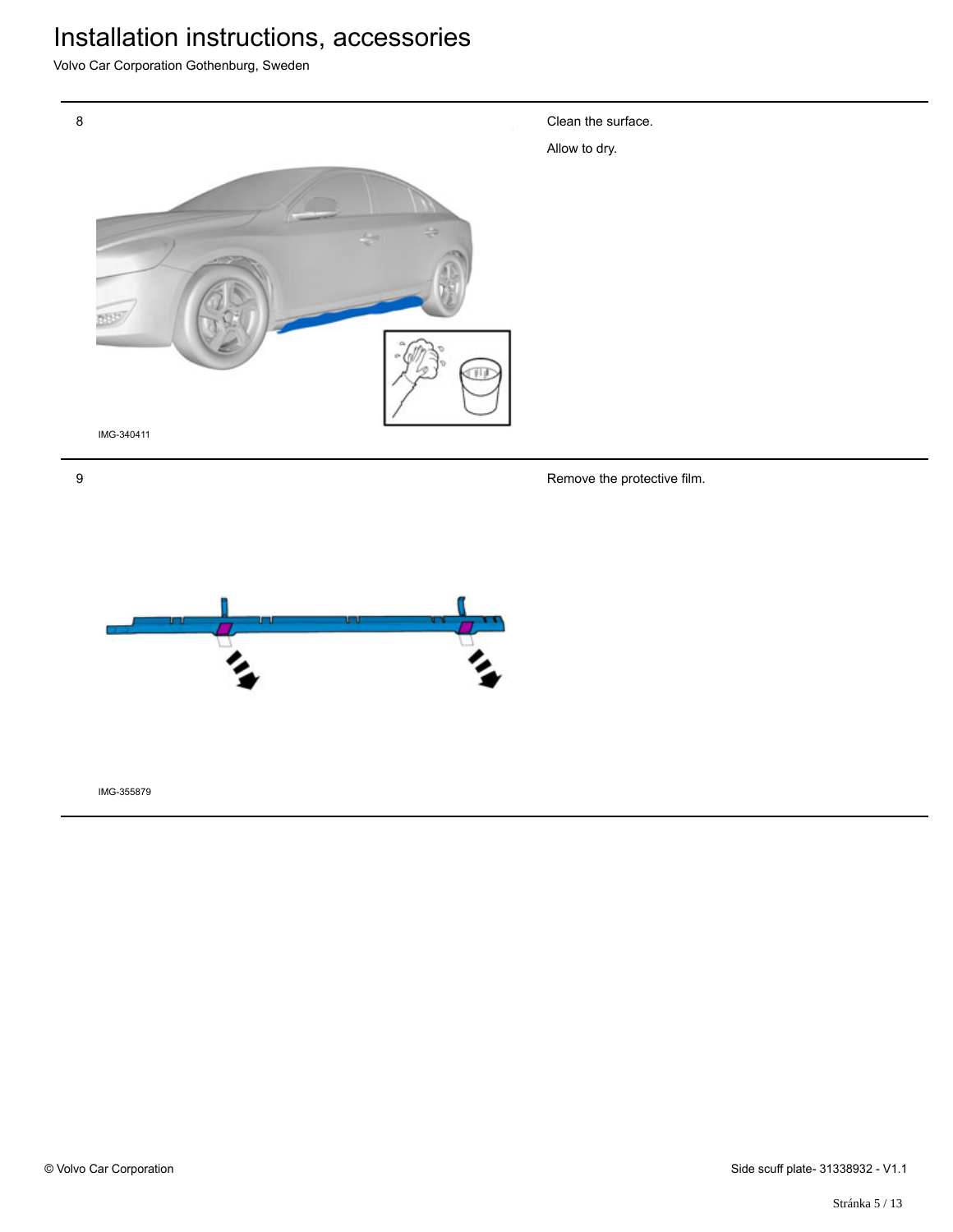Volvo Car Corporation Gothenburg, Sweden

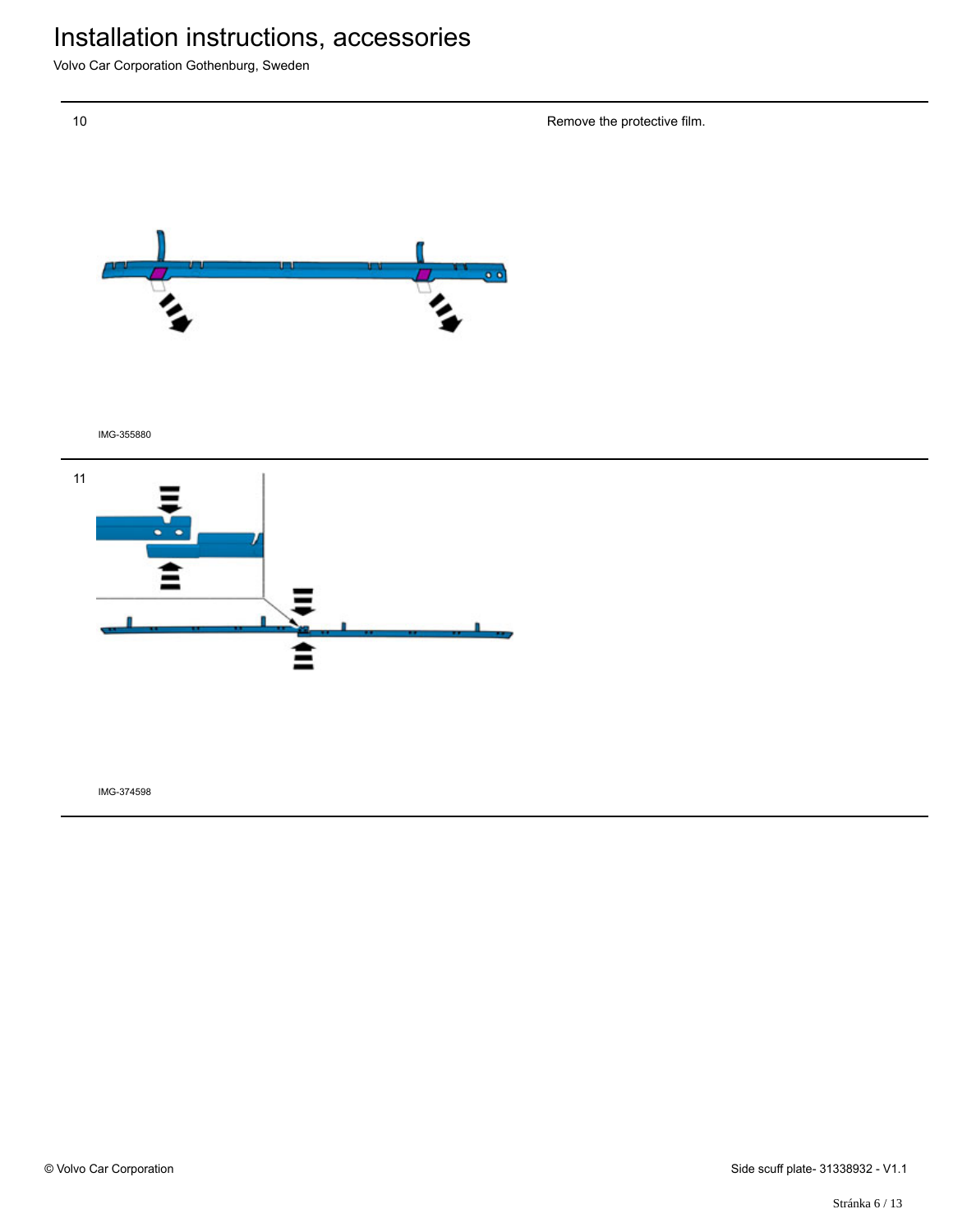Volvo Car Corporation Gothenburg, Sweden



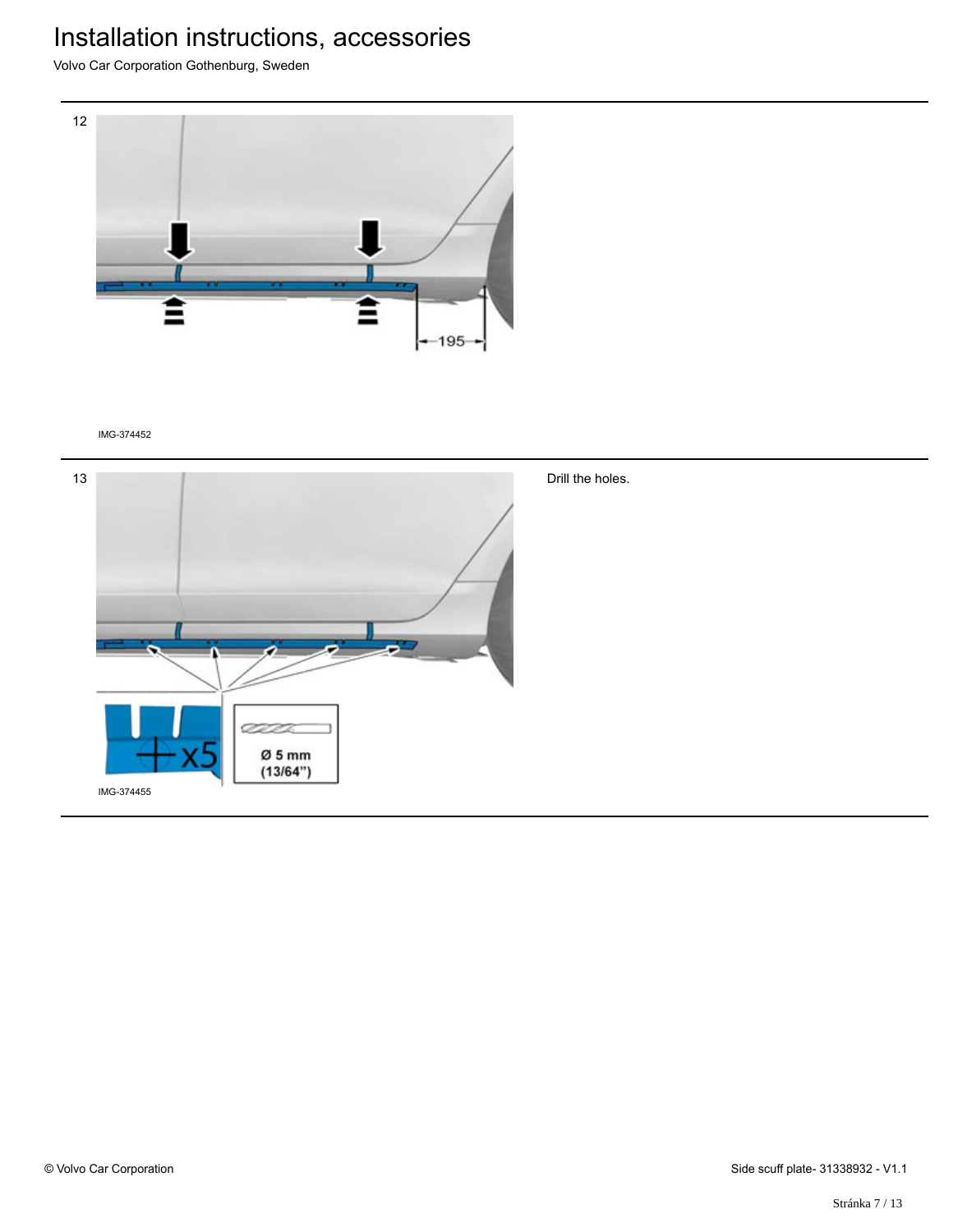

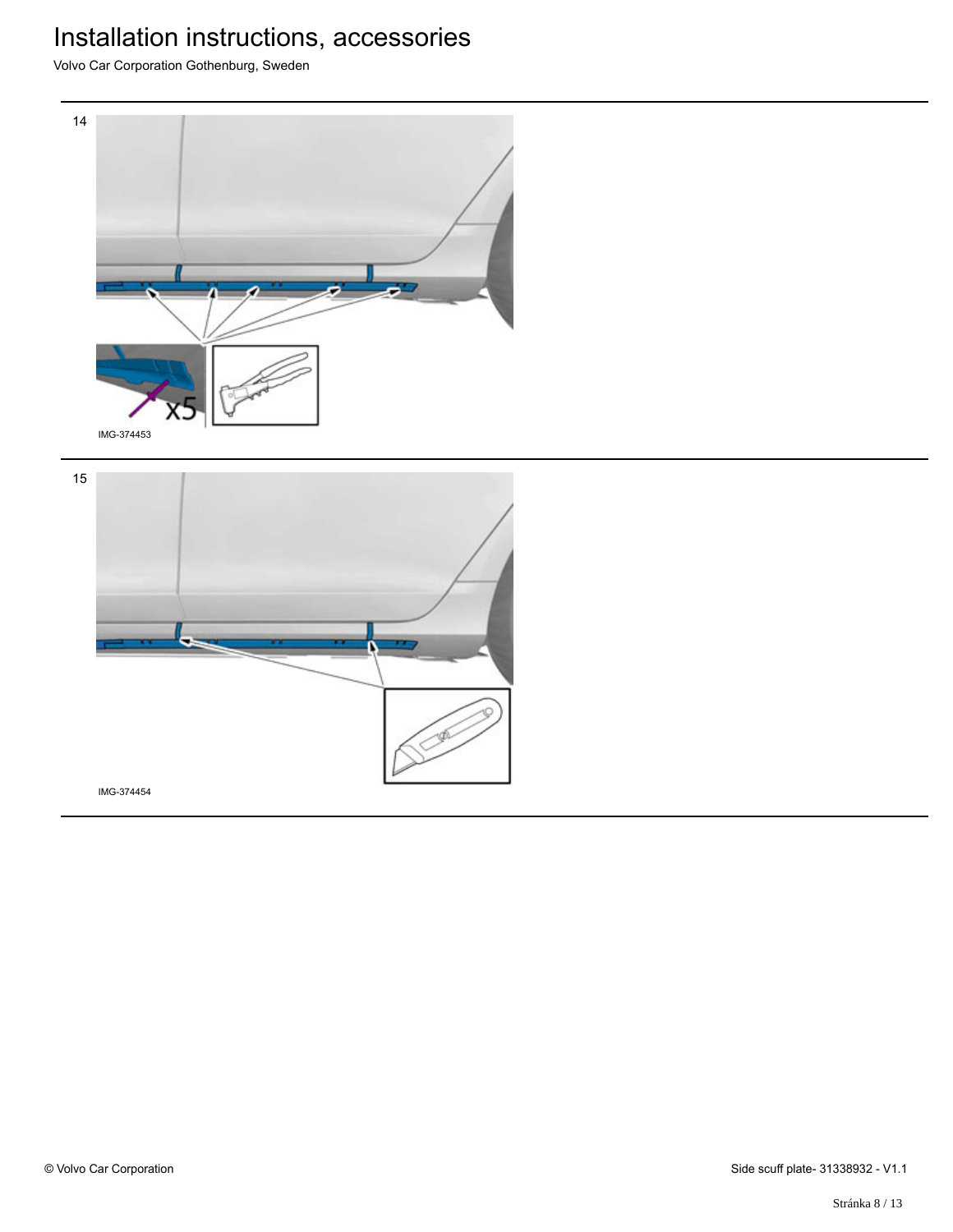

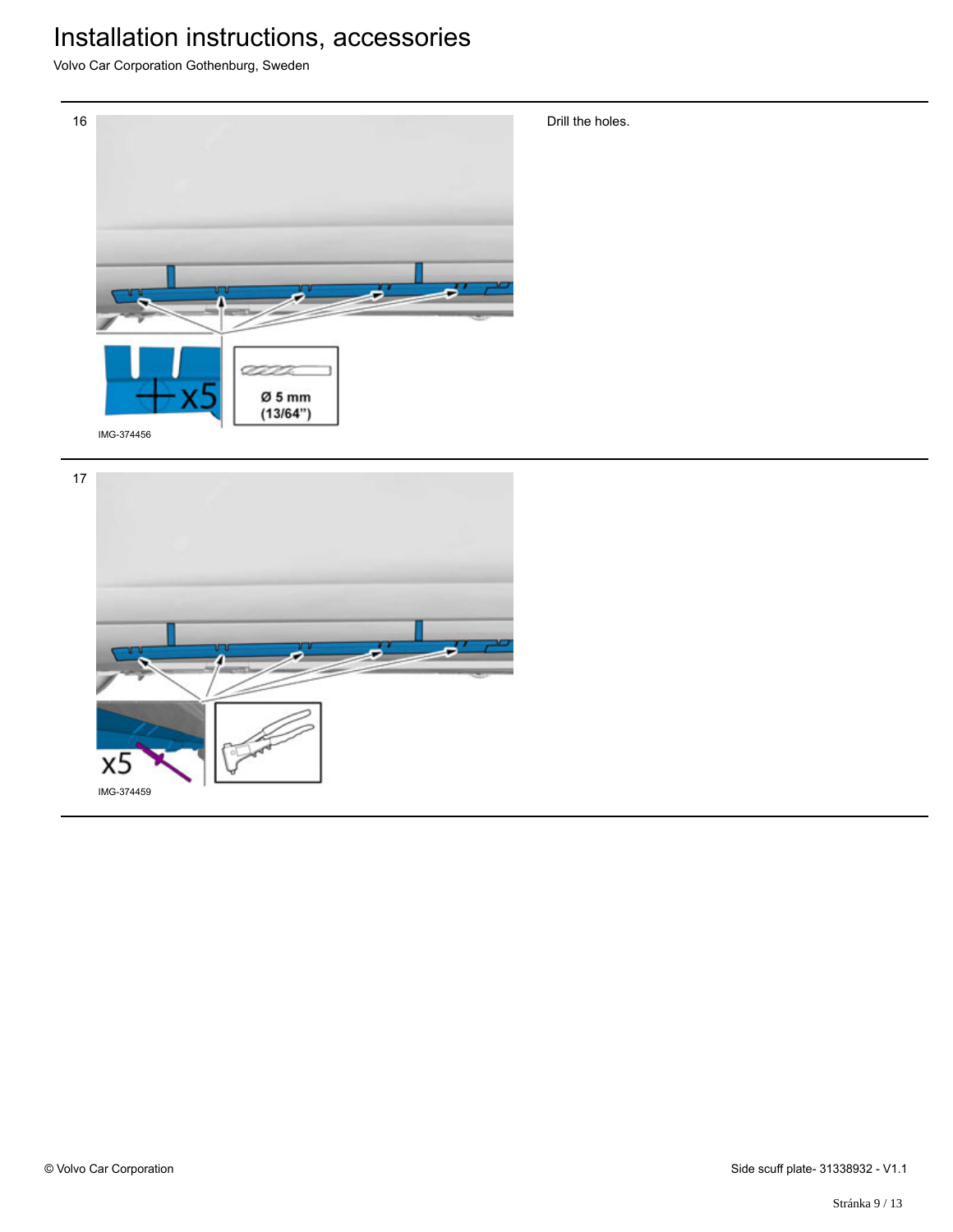Volvo Car Corporation Gothenburg, Sweden





Fold the protective film forward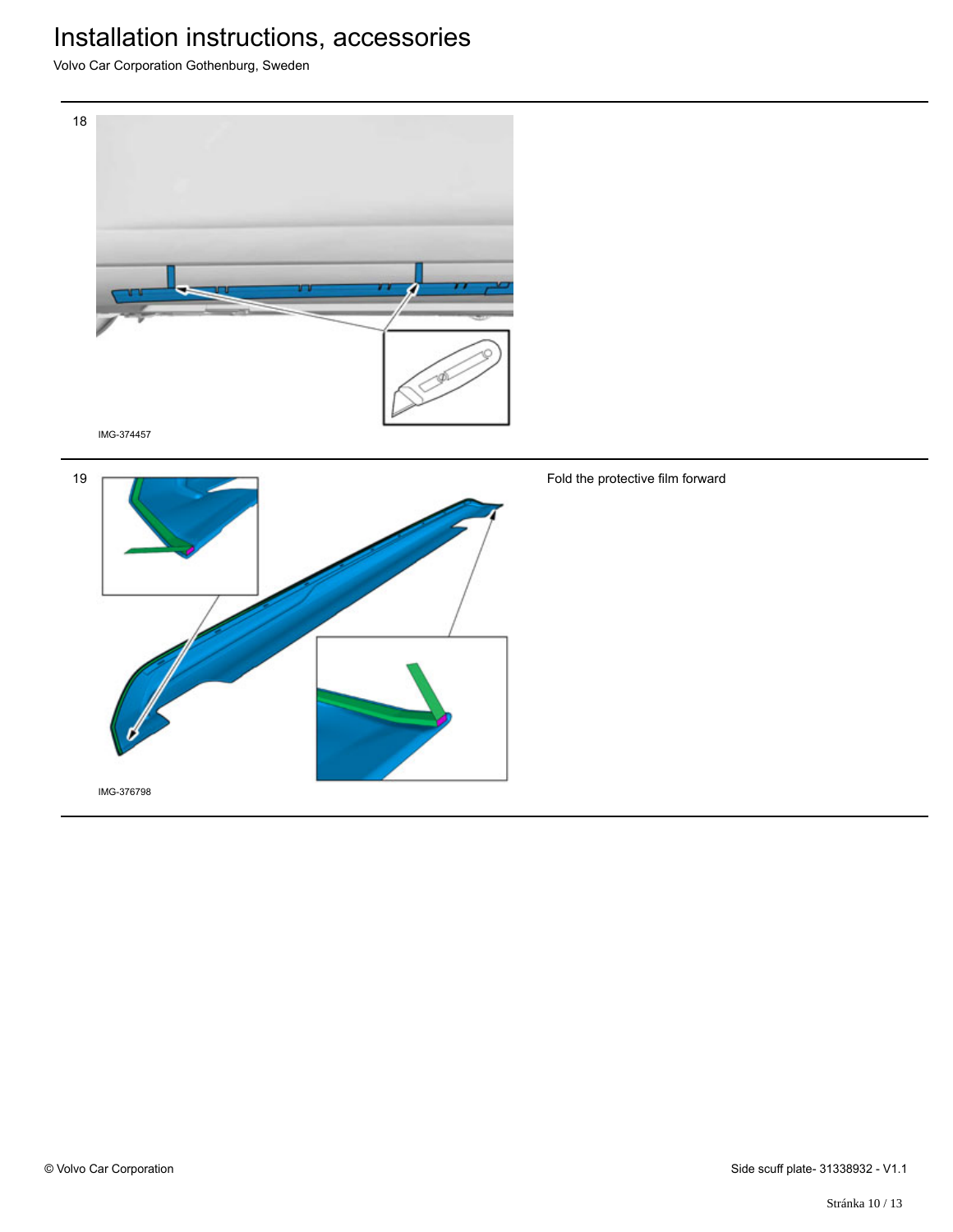Volvo Car Corporation Gothenburg, Sweden



Clean the surface.

**Use:** 1161721, Isopropanol

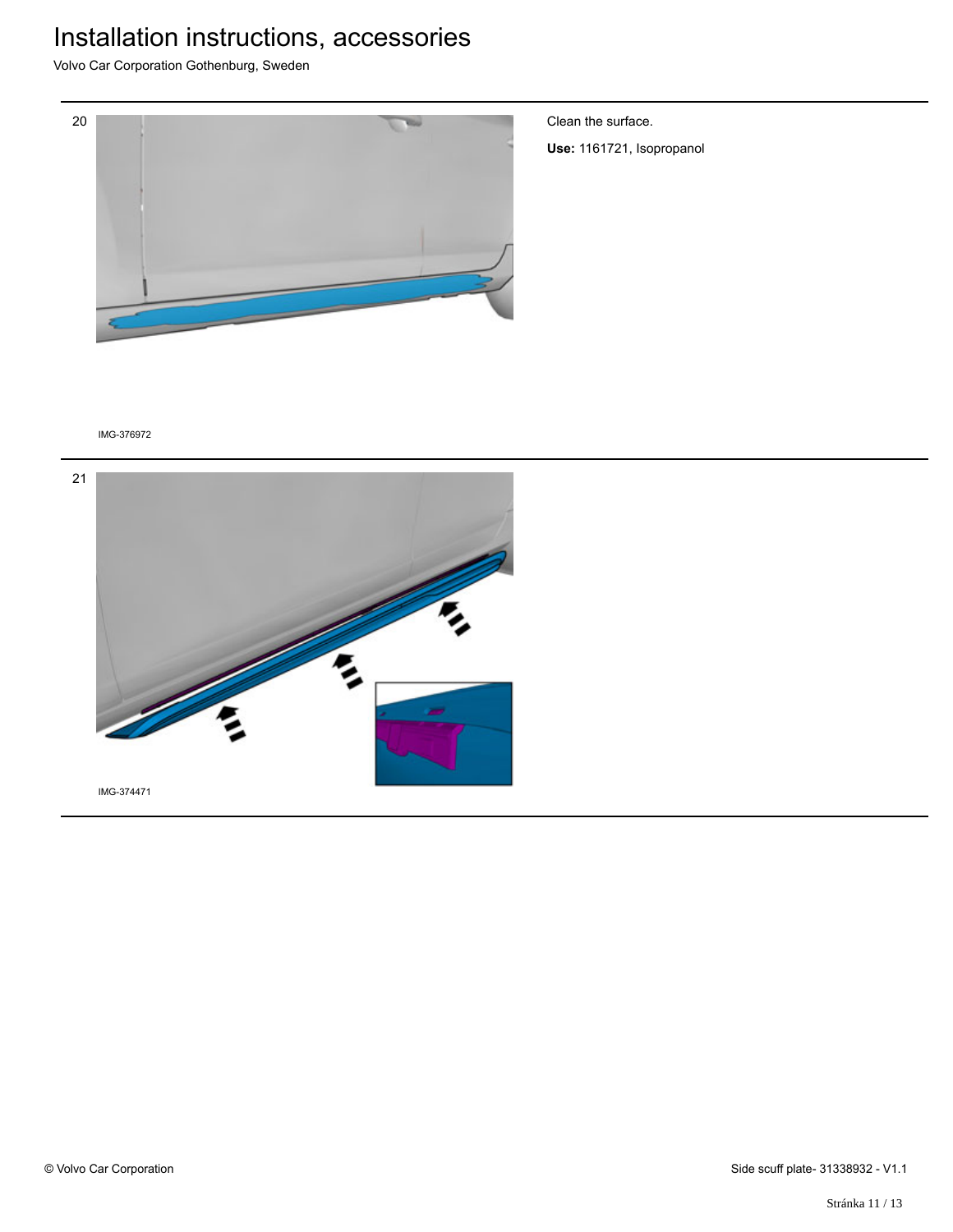Volvo Car Corporation Gothenburg, Sweden



IMG-374473